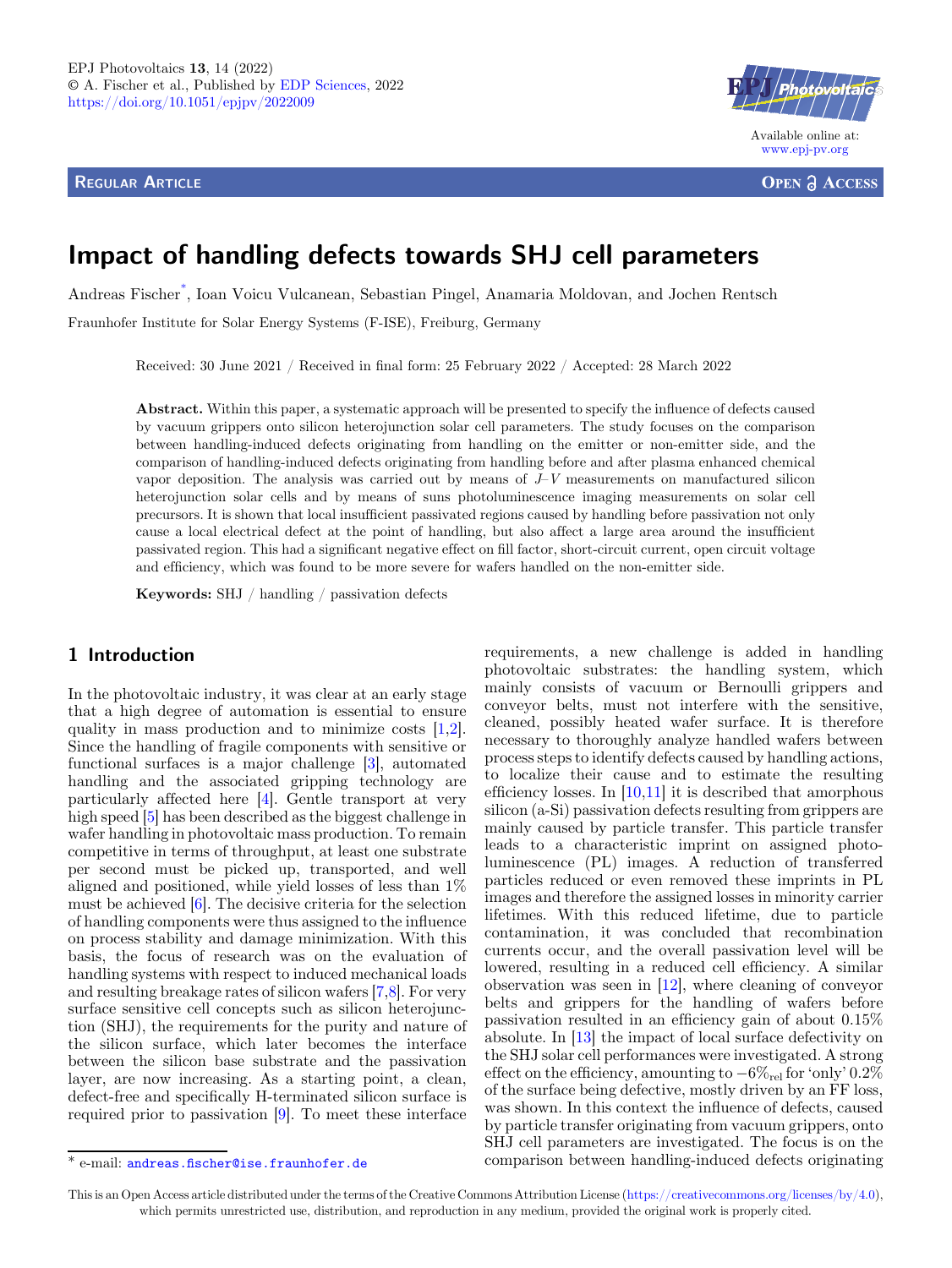

Fig. 1. Process flow of the experiment for the study of handling induced defects towards SHJ cell parameters. With wafers either grasped before and after a-Si deposition (Experiment 1) or grasped on the front side (FS) or rear side (RS) before a-Si deposition (Experiment 2).

from handling on the emitter or non-emitter side, and the comparison of handling-induced defects originating from handling before and after plasma enhanced chemical vapor deposition (PECVD).

#### 2 Experimental details

The process flow of the experiments is shown in Figure 1. In experiment 1, textured and cleaned 180  $\mu$ m thick, 1  $\Omega$ cm, n-type silicon Cz wafers were handled by vacuum grippers either before or after deposition of a-Si layer stacks by PECVD. In experiment 2, the handling was performed before deposition of the a-Si layer stacks, while the handling occurred either on the later emitter or nonemitter side. The handling was carried out on a test system built to evaluate various gripping devices (Fig. 2).

Within the test system, a wafer can be automatically gripped with a defined air pressure. To avoid scratches or particles from a substrate, the wafer is gripped from a frame where only the substrate edges are in contact with. The grasping is performed by four suction cups made of polyurethane, where a reproducible number of particles is transferred to the wafer surface. Following the handling action, the subsequent process steps were performed equally for both experiments. After deposition of the a-Si layer stacks, the wafers were coated on both sides with a 105 nm thick transparent conductive oxide (TCO) by physical vapor deposition (PVD) and were metallized afterwards. The analysis of the wafers was done by  $J-V$ measurements on the final processed SHJ cells and by suns photoluminescence imaging (SunsPLI) [[14\]](#page-7-0) on solar cell precursors before metallization. The J–V characteristics of the SHJ cells were evaluated using a solar simulator under AM1.5 and 100 mWcm<sup>-2</sup> illumination. For the SunsPLI measurement, implied open circuit voltage  $(iV_{OC})$  calibrated PL images were generated at illumination intensities between 0.005 and 1.5 suns. For each illumination intensity a respective pseudo current density  $(I_{\text{sun}})$  was



Fig. 2. Picture of tool used to grasp the wafers with magnified picture of one out of four suction cups used to grasp.

calculated by  $I_{\text{sun}} = I_{\text{SC}} * (1 - \text{suns})$ , while the short-circuit current density  $(I<sub>SC</sub>)$  value was obtained by  $J-V$  measurements of the finished cells. Each of these calculated  $I_{\rm suns}$ values were multiplied with the data points (pixels) of the  $iV_{\text{OC}}$  image obtained at the corresponding illumination intensity, resulting in a power image. The power image consisting of pixels with the highest average power value was further used as image at maximum power  $(P_{\text{MPP}})$ SunsPLI). To obtain a pseudo fill factor (pFF) image each of its pixels was calculated by the equation (1) below.

$$
pFF(x,y) = \frac{P_{\text{MPP},\text{SunsPLI}}(x,y)}{iV_{OC,\text{LSun}}(x,y) * I_{SC}}
$$
(1)

In the next step the pixels of pseudo efficiency images  $(\eta_{\text{pseudo}})$  were calculated with the following equation (2).

$$
\eta_{\text{pseudo}}(x, y) = \frac{pFF(x, y) * I_{SC} * iV_{OC,1Sun}(x, y)}{P_{in}} \tag{2}
$$

Unless otherwise indicated, the abbreviation  $iV_{OC}$  will be used in the remainder of the text to refer to  $iV_{OC}$ measured at one sun. It should be noted that the assumption of an average  $I_{\rm SC}$  and  $I_{\rm sums}$  used for all pixels does not correspond to reality. At a minimum value for defective areas, a lower loss in the  $iV_{OC}$  at the MPP than in the iV<sub>oc</sub> is measured. Given averaged  $I_{\text{sun}}$  and  $I_{\text{SC}}$  values for the pFF calculation for all pixels, an overestimation of the pFF values will occur at these points.

## 3 Results and discussion

## 3.1 Comparison of handling before and after a-Si deposition

In this section the electrical effects of particle agglomeration on the wafer surface before and after deposition of the a-Si layer stack are investigated. [Figure 3](#page-2-0) shows an average image of eight i $V_{OC}$  calibrated PL images of wafers handled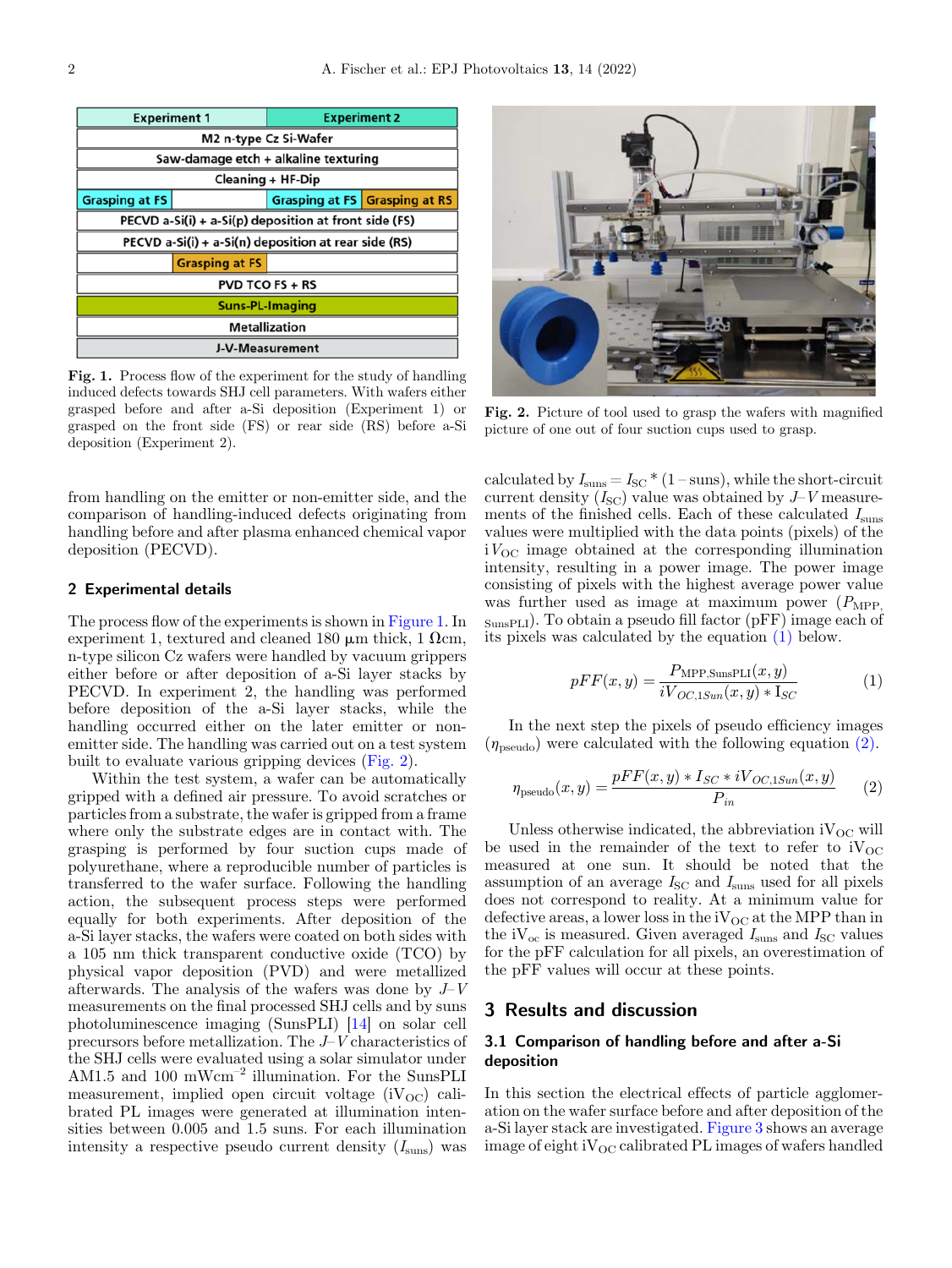<span id="page-2-0"></span>

Fig. 3. Averaged iV<sub>OC</sub> calibrated PL images of wafers handled before (left) and after a-Si deposition (right). With lines as guide to the eye for the following line plots.



Fig. 4. Line plots of averaged images for  $\eta_{\text{pseudo}}$  (bottom),  $iV_{\text{OC}}$  (top left) and pFF (top right) handled before (blue) or after passivation (orange).

before and after a-Si deposition. While images of handled wafers after passivation do not show any characteristic electrical defects caused by handling, images of handled wafers before passivation show imprints of the used grippers.

The following graphs show line plots (Fig. 4) of averaged images for  $\eta_\text{pseudo}, \text{iV}_{\text{OC}}$  and pFF handled before or after passivation. The selected line of the line plots passes through the handling area of two suction cups and

extends over the entire wafer width. For every line plot a lower value at the wafer edges is observed. This is due to passivation defects at the edges and a not optimized edge exclusion for the deposition of the TCO by PVD.

In the line plot of  $iV_{OC}$  calibrated averaged PL images of samples handled before and after a-Si deposition, the  $iV_{\rm OC}$  increases sharply at the edges for about 5 mm and then changes only slightly towards the center of the wafer until a maximum is reached. For samples handled prior to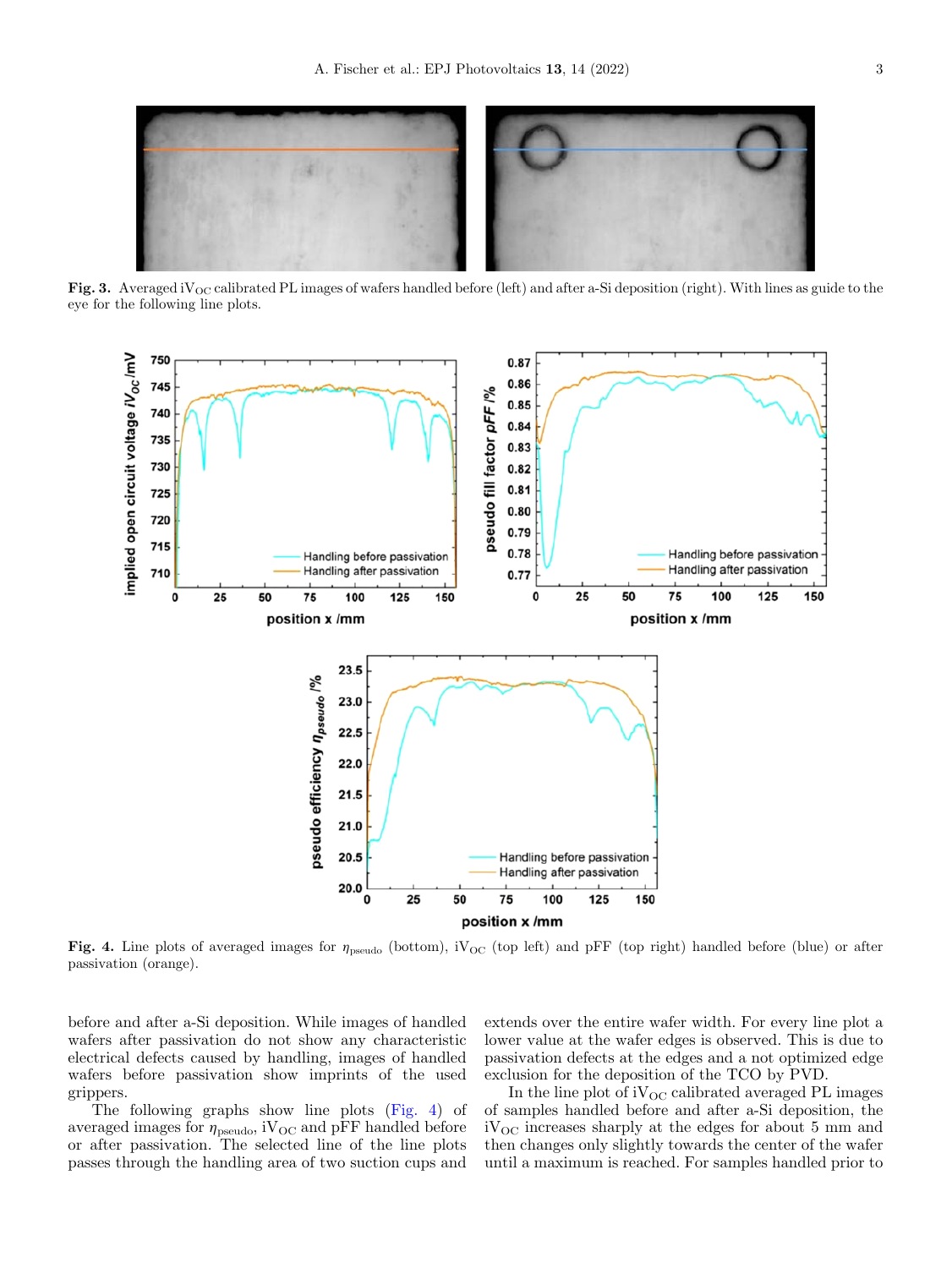

Fig. 5. Results for cell parameters of cells handled before or after passivation.

a-Si passivation, the slight increase in  $iV_{OC}$  towards the center is at the area of handling interrupted by sharp peaks to lower iV $_{\text{OC}}$  values. Additionally, it can be seen, that the entire line plot of samples handled before passivation is shifted towards lower  $iV_{OC}$  values. The maximum  $iV_{OC}$ values of samples handled after passivation are not reached for samples handled before passivation.

In the line plots of pFF calculated averaged PL images of samples handled before and after a-Si deposition, it can again be seen that the pFF values increase from the edges towards the center of the wafer until a maximum is reached. This is more pronounced for samples handled after passivation, lasting 13 mm into the wafer middle. At the location of the maximum handling defect for the  $iV_{OC}$ , small peaks to higher values are now visible in the pFF. This is due to the pFF overestimation described in the previous chapter. Nevertheless, for samples handled before a-Si passivation, due to the resulting handling defects, a reduced pFF for about 50% of the wafer width compared to the value in the defect-free wafer center can be observed. The difference between these sharp defect peaks at the  $iV_{\text{OC}}$  and this smeared defect around the defect center for the pFF can be explained by the higher lifetimes at the  $iV_{\text{OC}}$  at the MPP. The higher lifetime corresponds to a higher diffusion length of the minority charge carriers, which causes a higher recombination probability at the

local defect from a larger distance. As for the  $iV_{OC}$ , maximum pFF values of samples handled after passivation are not reached for samples handled before passivation.

The line plots of  $\eta_{pseudo}$  averaged calculated PL images of samples handled before and after a-Si deposition follow the trend of the line plots for pFF. The  $\eta_\text{pseudo}$  values increase from the edges in a similar way towards the wafer center. In the line plot for samples handled after passivation, a reduced  $\eta_{\text{pseudo}}$  due to edge defects can be seen from the wafer edges towards the wafer center for approximately 13 mm. For samples handled before a-Si passivation, a reduced  $\eta_{\text{pseudo}}$ value is observed for about 50% of the wafer width, compared to the values in the defect-free wafer center. This is assigned to resulting handling defects.

Based on this local analysis on solar cell precursors, a significant efficiency difference of solar cells handled before a-Si passivation and solar cells handled after a-Si passivation is expected. This difference should be driven by the fill factor, since the pFF influences a larger area than the  $iV_{OC}$  does. Although the solar cell precursors had an in-situ curing at the TCO deposition, the curing after metallization could have an additional positive annealing effect on small passivation defects. However, for the not passivated areas underneath the transferred particles an annealing effect is unexpected. Figure 5 shows the results of the cell parameters, measured by J–V-measurement.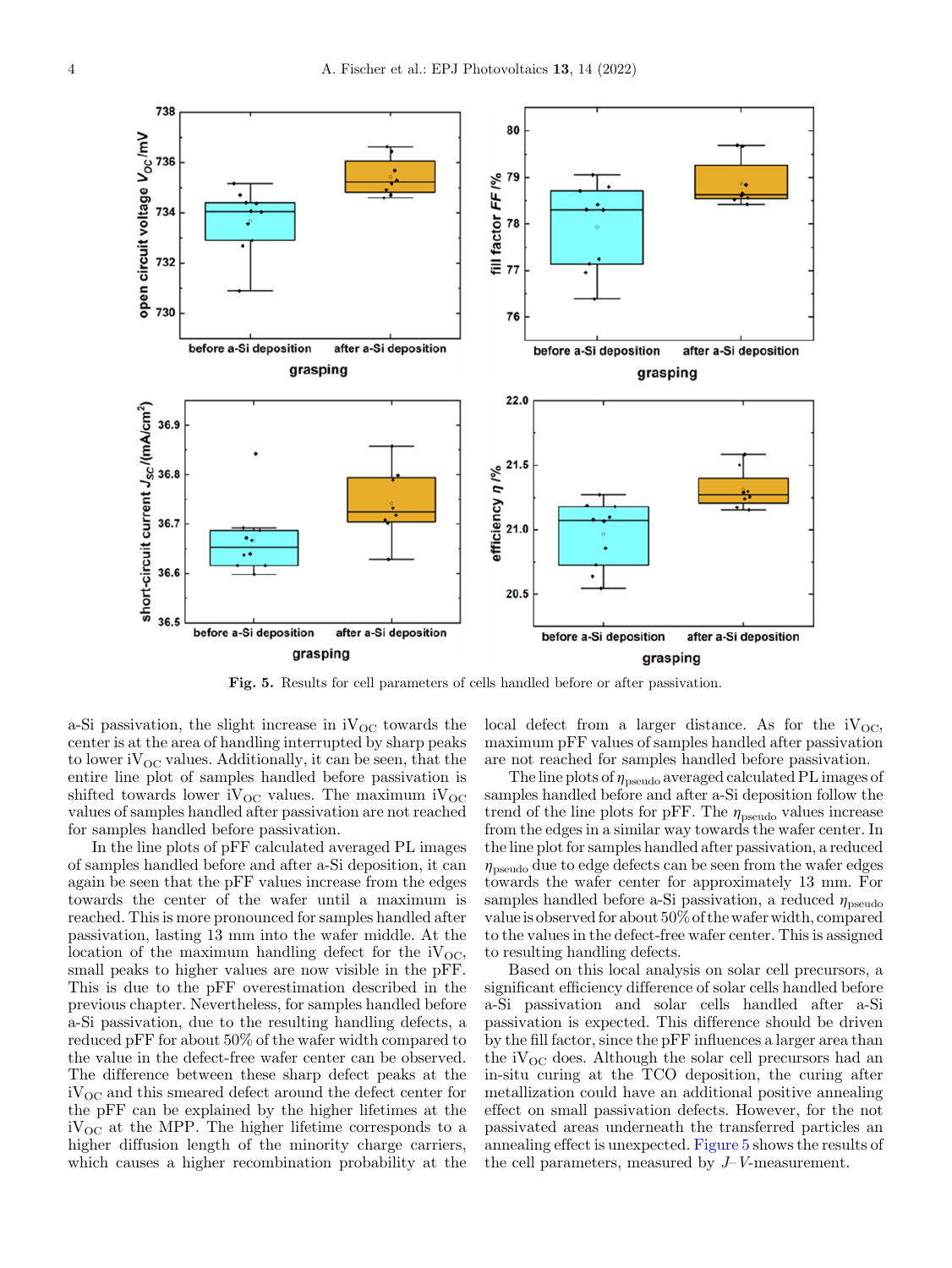<span id="page-4-0"></span>

Fig. 6. Results for cell parameters of cells handled before passivation on the later emitter or non-emitter side.

For  $V_{\text{OC}}$ , the mean values are 733.7 mV and 735.4 mV for samples handled before and after passivation. The percentage loss is 0.24%. For FF, values of 77.93% for samples handled before and 78.87% for samples handled after a-Si deposition have been measured. Therefore, a percentage loss of 1.19% in the fill factor is calculated. The percentage difference of the mean values of the measured  $J_{\rm SC}$  is 0.2% between samples handled before and after passivation. The mean values are  $36.67 \text{ mA/cm}^2$  for samples handled before and  $36.74 \text{ mA/cm}^2$  for samples handled after passivation. The percent losses of samples handled before passivation to samples handled after passivation in  $V_{\text{OC}}$ , FF and  $J_{\text{SC}}$  add up to a percent loss of 1.63% in  $\eta$ . The mean efficiencies are 20.96% for samples handled before passivation and 21.31% for samples handled after passivation. The losses due to handling before PECVD result in an absolute efficiency loss of 0.35%, measured by  $J-V$  measurements on SHJ solar cells. These results agree with literature and seem to be independent of the source of passivation defects. It holds true whether the defects are coming, like in our case, from particle transfer of grippers towards the wafer surface, defects applied by conveyor belts [[12\]](#page-7-0), wire sawing induced defects [[15\]](#page-7-0) or depassivation by scratches [[13\]](#page-7-0). For all passivation defects efficiency losses are observed, which are mainly driven by losses in FF.

#### 3.2 Comparison of samples handled on emitter side or non-emitter side

In this section the electrical effects of particle agglomeration on the emitter (p) side and non-emitter (n) side are analyzed. The difference of defects applied on the later emitter or non-emitter side can be seen in the cell results, which can be found in Figure 6.

For  $V_{\text{OC}}$ , the mean value is 734.5 mV for p-side handled samples and 733.8 mV for n-side handled samples. This results in a percentage difference of 0.1%. For FF, the higher mean values are also found for the samples handled on the emitter side. The percent difference is 0.8% and results from the mean value of 78.47% for samples handled on the p-side and the mean value of 77.85% for samples handled on the n-side. For the  $J_{SC}$ , the difference between samples handled on the p- or n-side is 0.08%. This is obtained by  $J_{\rm SC}$  values of 36.68 mA/cm<sup>2</sup> for samples handled on the p-side and 36.65 mA/cm<sup>2</sup> for samples handled on the n-side. The percentage differences of samples handled on the emitter or non-emitter side for  $J_{\rm SC}$ ,  $V_{\text{OC}}$ , and FF add up to an efficiency difference of 0.98%. The average  $\eta$  values are 21.14% and 20.94% for samples handled on the p- and n-side, respectively. For both groups in this experiment a large overlap in the standard deviation for all cell parameters and especially the  $V_{\text{OC}}$  and  $J_{\text{SC}}$  can be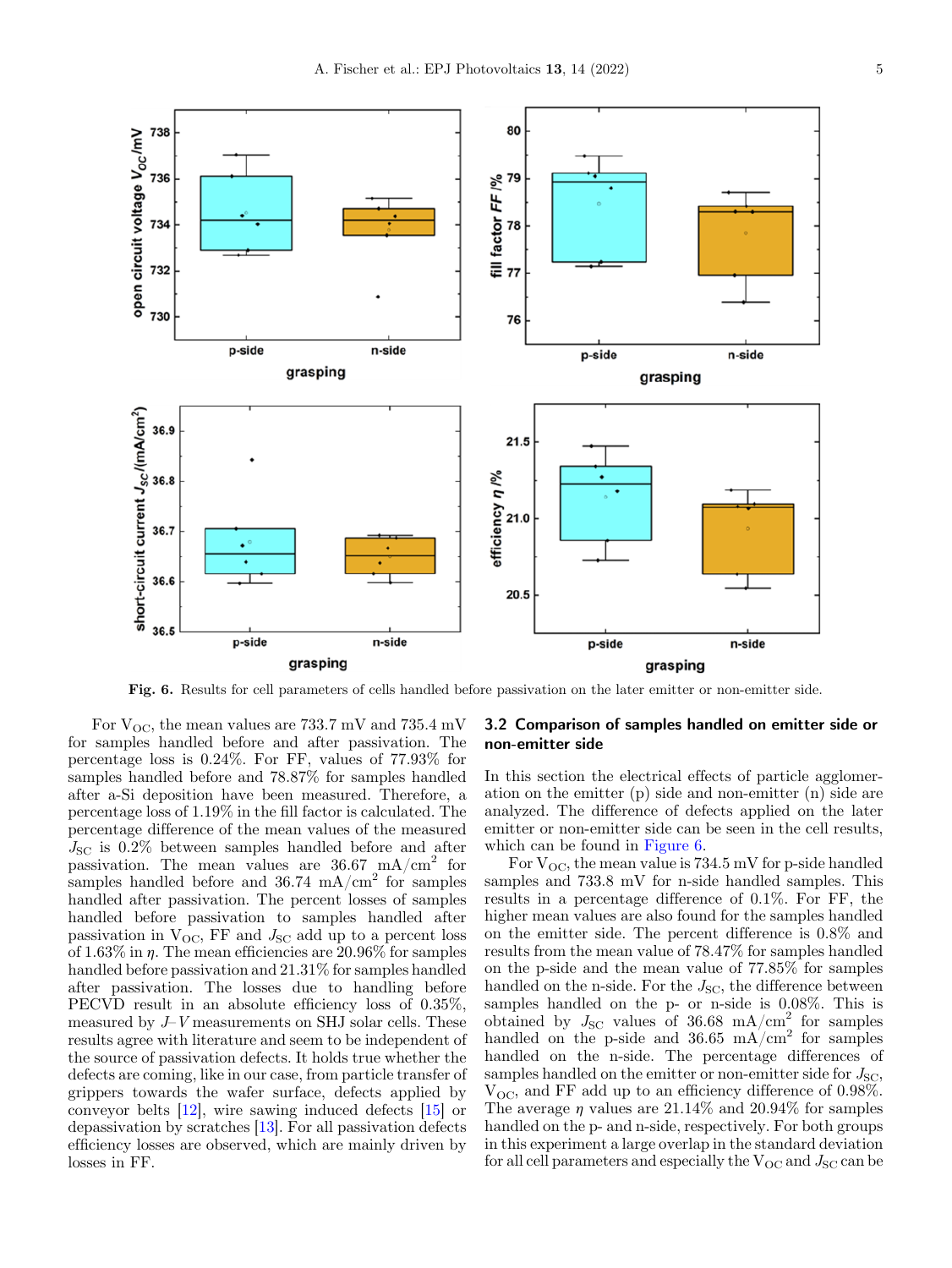

Fig. 7. Image section of a PL image of a wafer handled before passivation with marked different sized areas, used for the local loss analysis.

Table 1. Values for the different sized areas in Figure 12 and their percentage size fraction on a M2 wafer for one and four grippers.

|                | Area $\mathrm{[mm^2]}$ | M2 Wafer coverage $(1 \text{ Suction cup}) [\%]$ | M2 Wafer coverage $(4 \text{ Suction cups})$ $[\%]$ |
|----------------|------------------------|--------------------------------------------------|-----------------------------------------------------|
| A <sub>0</sub> | 106.4                  | $\rm 0.43$                                       | $1.73\,$                                            |
| A1             | 368.8                  | l.50                                             | 6.00                                                |
| A <sub>2</sub> | 798.7                  | 3.25                                             | 13.00                                               |

seen. In contrast to experiment 1, defects are always found in the handling area, which is not the case for samples handled after passivation. Therefore, other than gripper associated electrical defects contribute to a greater extent to the standard deviation ofindividual samples. Due to this factitis necessary to perform local analyses, which is possible by the SunsPLI method for pseudo-cell parameters. Local loss analyses were performed using the measured  $iV_{OC}$  and calculated pFF and  $\eta_{\text{pseudo}}$  images. Figure 7 shows the different sized areas, used for the local loss analysis, while Table 1 shows their size, as well as their percentage size fraction on a M2 wafer for one and four grippers.

A0 describes the area of the dark ring of the visible defect and has an area of 106.4 mm<sup>2</sup>. Area A1 has an area of 368.8 mm<sup>2</sup> and encloses area A0 and the area inside the circular defect. Area A1 has the same circular center as area A2 and has an area of 798.7 mm<sup>2</sup>. The average  $iV_{\text{OC}},$  pFF, and  $\eta_{pseudo}$  values of these areas were related to the location of the maximum  $\eta_{pseudo}$  of each sample. The results of the local loss analysis for handling on the  $n$  and  $p$  sides are shown in [Figure 8.](#page-6-0)

Losses in  $iV_{\text{OC}}$  are higher for samples handled on the n-side than on the p-side. Handling on the p-side induces an  $iV_{\text{OC}}$  loss of 1.82% for A0, 1.24% for A1, and 1.04% for A2. Handling on the n-side has an iV<sub>OC</sub> loss of 3.06% for A0, 1.7% for A1, and 1.32% for A2. One can observe that the difference of losses in  $iV_{OC}$  between the handling of the p- or n-side get smaller with increased area size. This can explain the small difference in the cells  $V_{OC}$  data of samples handled on the p- or n-side, seen in [Figure 6.](#page-4-0) For the pFF, higher handling-induced losses are found for handling on the n-side. In this case the difference of losses in pFF does not decrease with increasing area size. The pFF loss values

due to handling on the p-side are 2.05% for A0, 2.14% for A1, and 2.24% for A2. The handling on the n-side has pFF losses of 2.39% for A0, 2.92% for A1, and 2.82% for A2. One must mention, that with the assumption of constant  $I_{\text{sun}}$ and  $I_{SC}$  values for the pFF calculation possible shunting effects for wafers handled on the p-side are not considered. This could possibly lead to lower differences of pFF losses induced by handling on p- or n-side. Nevertheless, these results seem to confirm the trends in the FF data from [Figure 6](#page-4-0). The loss in  $\eta_{pseudo}$  for samples handled on the p- or n-side are calculated by adding the losses in  $iV_{\text{OC}}$  and the losses in pFF. Losses of  $\eta_{pseudo}$  are higher for handling on the n-side than for samples handled on the p-side for all areas measured. The  $\eta_{pseudo}$  loss of samples handled on the p-side (n-side) are 3.95% (5.43%) for A0, 3.35% (4.57%) for A1, and 3.25% (4.1%) for A2. The larger the considered area around the defect, the greater the proportion of losses due to pFF. Comparing this local analysis with the cell data in [Figure 6](#page-4-0), similar effects can be observed. The lower (pseudo-)efficiency for wafers handled on the n-side, compared to wafers handled on the p-side, is mainly driven by losses in (pseudo-)FF.  $J_{SC}$  and  $V_{OC}$  showed no significant impact on  $\eta$ , whether the handling was carried out on the p- or n-side. In the local analysis, the  $iV_{OC}$  losses due to handling on the n-side at the point of maximum defect also contributes to an increased loss of pseudoefficiency at the point of maximum defect. However, this loss seems to be only local and becomes less and less as the examined area becomes larger. These results apply for defects resulting from particle transfer described in [\[10](#page-7-0)]. The transferred particles are in the range of  $0.1 \mu m$  to 1.2  $\mu$ m and have a surface coverage of approximately 1.6% at the handled area. For heavy damaged areas coming for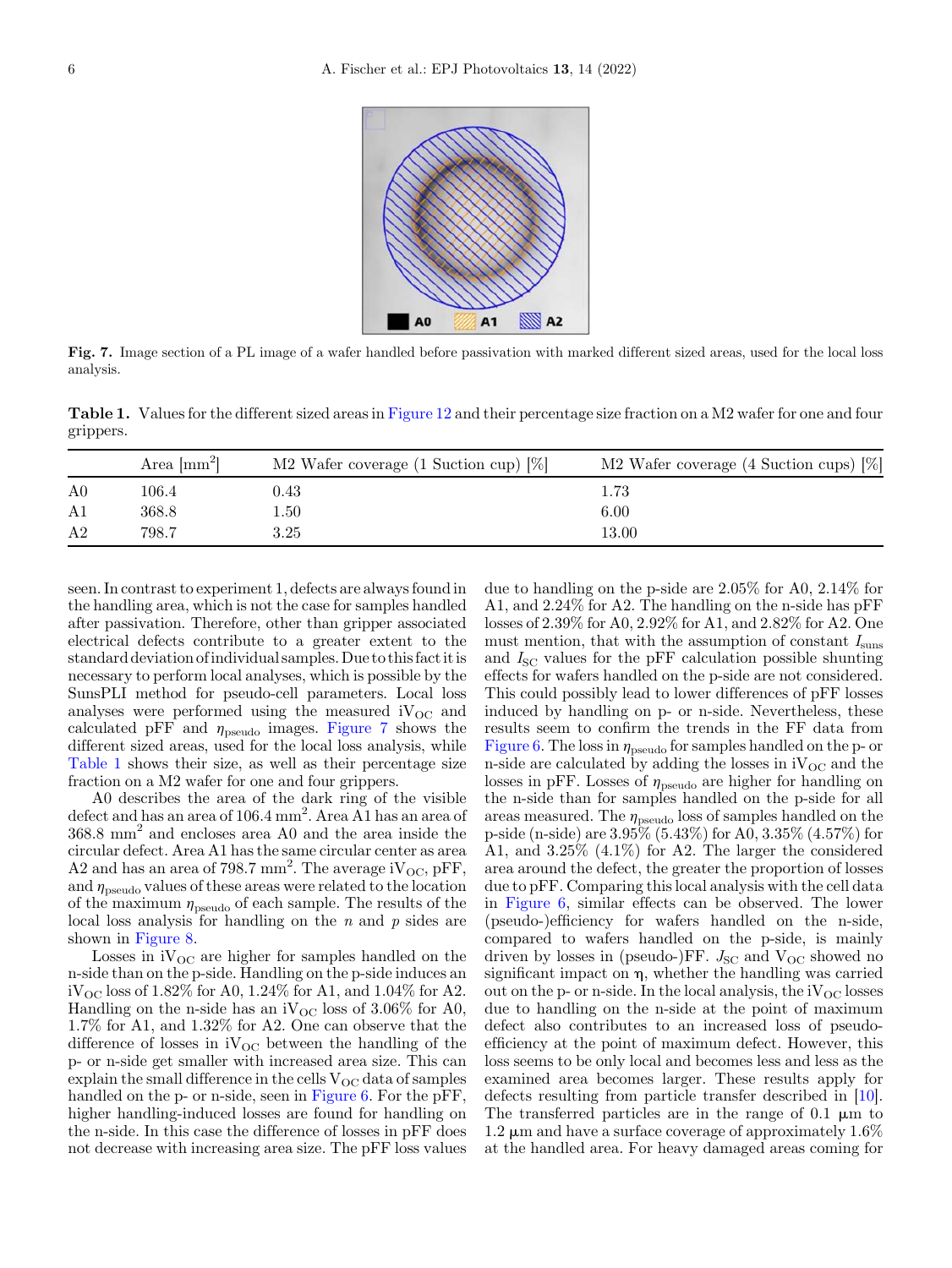<span id="page-6-0"></span>

Fig. 8. Graphs showing the local loss analysis for iVoc,  $pFF$ , and  $\eta_{pseudo}$  of wafers handled either on the later emitter or non-emitter side.

example from scratches, as stated in [\[12](#page-7-0)], a different contribution of  $J_{SC}$  and FF to the overall  $\eta$  losses was reported.

## 4 Conclusion

In this work the influence of defects caused by particle transfer originating from vacuum grippers onto SHJ cell parameters were investigated. It is shown, that handling after cleaning and before passivation and the associated particle carryover has a significant effect on all solar cell parameters. No visible defect of handling after passivation has been seen in the assigned PL images. For all samples handled prior to PECVD and analyzed by SunsPLI, characteristic defects in the form of reduced  $iV_{OC}$ , pFF and  $\eta_{\text{pseudo}}$  have been found at the grasping areas of the handled wafers. It was presented that these defects not only cause a local defect at the point of handling, but also affect a large area around the maximum defect. For J–V measured SHJ cells it was shown that these defects caused a high  $\eta$  loss of 0.35% absolute, which is mainly driven by losses in fill factor. The relative efficiency loss due to handling before

passivation consisted of 73% losses in FF, 15% losses in  $V_{\text{OC}}$  and 12% losses in  $J_{\text{SC}}$ . Furthermore, the influence of handling at the later emitter or non-emitter side was investigated. For defects originating from a particle transfer, a larger negative electrical effect was found due to handling on the non-emitter side of a SHJ solar cell, before deposition of the passivation stack. The negative electrical effect is mainly driven by losses in FF, while losses in  $J_{\rm SC}$  and  $V_{\rm OC}$  couldnt be indicated as significant. By applying a local analysis of obtained  $iV_{OC}$  and calculated pFF and  $\eta_{\text{pseudo}}$  images it is shown, that within an area of  $\sim 800$  mm<sup>2</sup> around a handling defect, which with four grippers makes up 13% of the total wafer area,  $\eta_{pseudo}$  drops by up to 4.1% relative to the maximum  $\eta_{\text{pseudo}}$  value of the respective sample. With this local loss analysis, it was demonstrated that it is possible to compare defects from different processes as well as to estimate the efficiency reducing potential of a single defect. In summary, it can be concluded that the handling of SHJ cells and in particular the non-emitter side can have a significant influence on all cell parameters. The losses described can only be recognized through a detailed analysis, as otherwise alarge part of the effectis not visible, as the overall level is strongly influenced. This does not only